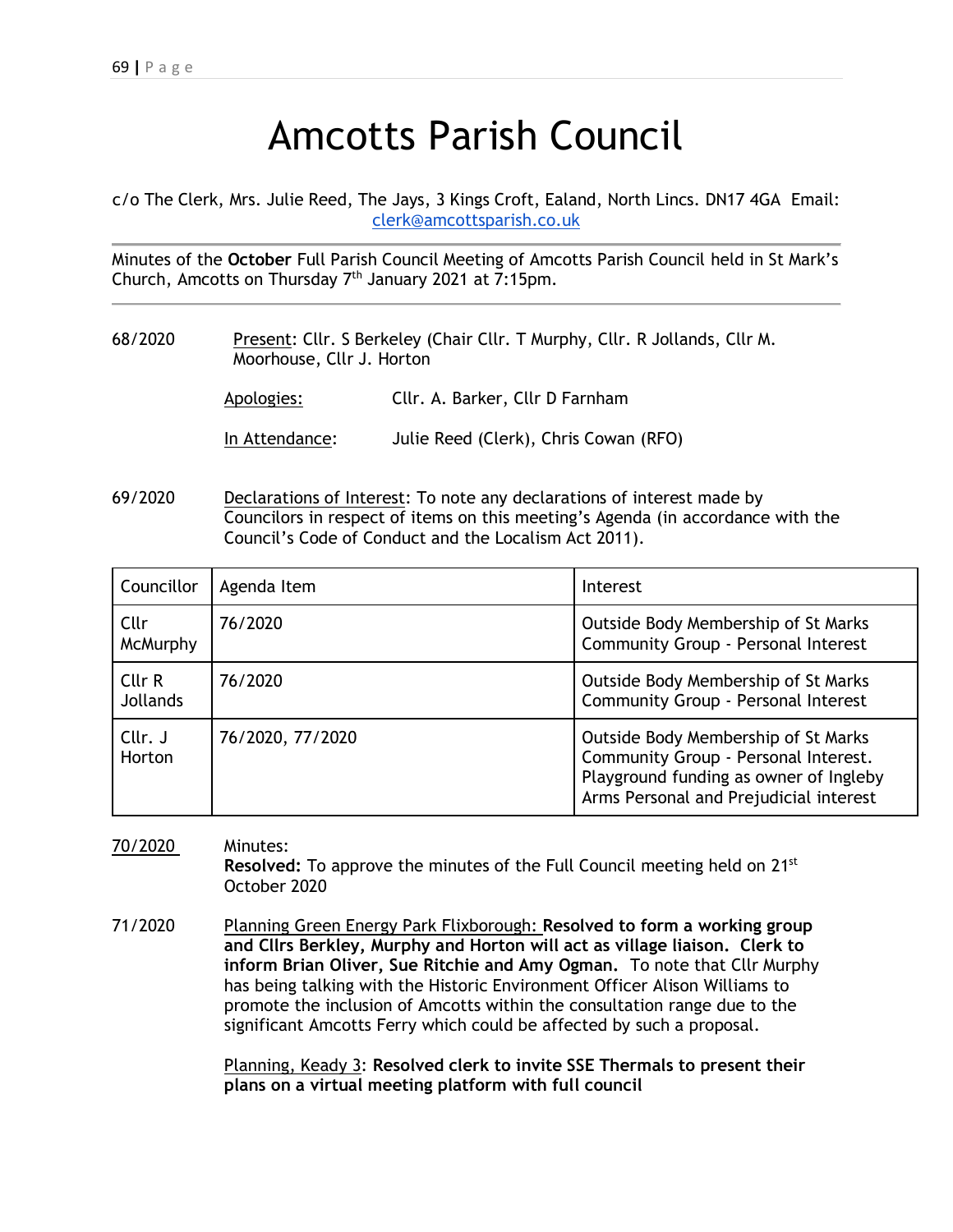## Planning: No applications

- 72/2020 Correspondence from Clerk Mr. Molitor's reply letter was circulated and the Parish Council **Resolved to ask the Clerk to reply giving details of why the Council continues to refute the claim and advise that the bus shelter needs to be replaced**
- 73/2020 Correspondence received by the chair. None
- 74/2020 Bank Reconciliation and Accounts for Payment were presented **Resolved to approve both**

## **PAYMENTS**

| <b>Scunthorpe Lawnmowers</b>          | £400         |
|---------------------------------------|--------------|
| <b>St Marks Community Covid Grant</b> | £1000        |
| J B Rural services Millennium Gardens | £180         |
| TSO Web host costs                    | £17.99       |
| TSO Doman Costs                       | £8.34        |
| <b>RNS Payroll</b>                    | £96.00       |
| Clerk Salary                          | Confidential |
| <b>RFO Salary</b>                     | Confidential |
|                                       |              |

The annual Precept report was presented by the RFO and it was agreed to keep it the same as this year £3114 **Resolved to approve the precept and RFO to submit it to NLC**

- 75/2020 Appointment of clerk: **Resolved to offer an Interview to Ms. C Mason**
- 76/2020 Update from Outside Bodies:
	- 1. St Mark's Church/St Mark's Community Group: Rob Jollands has taken over as Chair of the group and leads a strong committee of 8 who continue to deliver great activities for the village. During lockdown it has been more difficult but things have still been happening. The handrail in the church yard has been repaired and paid for by the Parochial Church Council
	- 2. NLC Ward Councillor Update: Update on ward matters - The gate across the highway on Trentside has been resolved FP6 is still with the Secretary of State Covid vaccinations are starting and people are being seen at Riverside Surgery Brigg All other areas of the Council are operating on-line where possible with libraries, leisure centres closed for lockdown.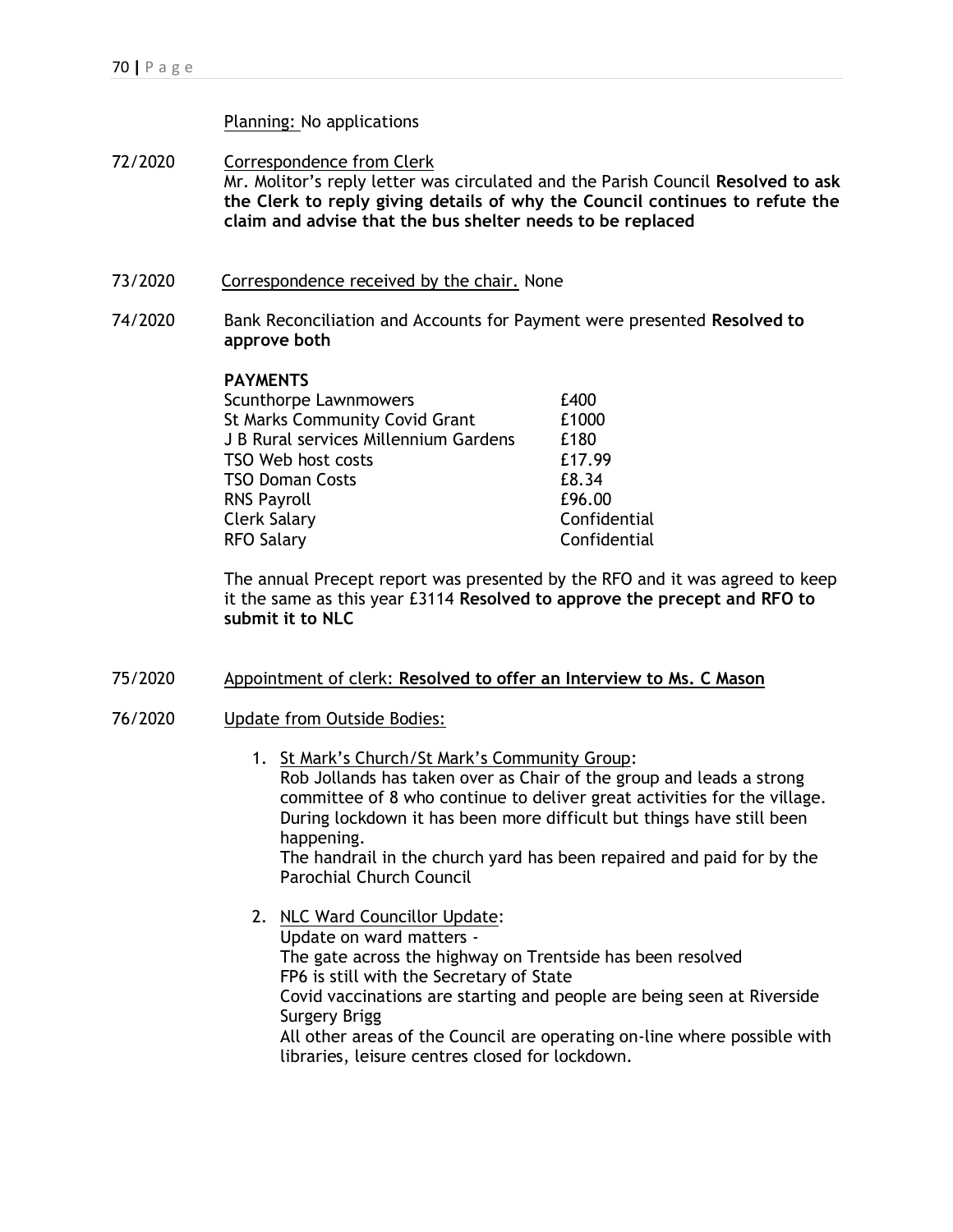- 3. Isle North Neighbourhood Action Team (NAT): The main matters of concern are speeding in Keadby area & Wildlife crime including hare coursing. A number of break-ins for garages. The police ask for all incidents to be reported as they occur either by 101 or on-line rather than wait to report at the NATS meeting.
- 4. SSE: Update from the windfarm community grants scheme There is a bid into the current round for Amcotts, a village information board with a "Tiddy Mun trail", an environment display and a tree sculpture.

## 77/2020 Spending of Covid Grant

- a.) The clerk presented 3 costings for interactive speed signs; it was thought it might be beneficial to have one at each end of the village to alert people to the fact that they are entering a residential area. Costs range from £1420 each plus installation £490 so total £3810 from the £10k grant up to £6380 at the highest quote **Resolved Clerk to agenda next meeting and Tricia to include in community newsletter for consultation**
- b.) Playground Cllr Horton left the meeting

There is not yet an agreed list of equipment available and this is to be deferred until better weather and will be included in a later SSE grant application round. The resolution to allocate £4,200 from Covid grant is carried forward

- 78/2020 Street Lights, Highways and Footpaths The roads of Pasture Lane and Trent Side are shown in the program for Amcotts but not Middle Lane. Gullies remain blocked on Trentside near Croft House **Resolved Clerk to ask highways for an update on these matters**
- 79/2020 Matters for Future Discussion Microgrants, Risk register, Bus Shelter, Speed flashing signs
- 80/2020 Date & Time of Next Meeting

The date and time of the next meeting was agreed as 4<sup>th</sup> March 2021 at 7:15 via MS Teams or Skype

There being no other business the meeting was duly closed at 9pm